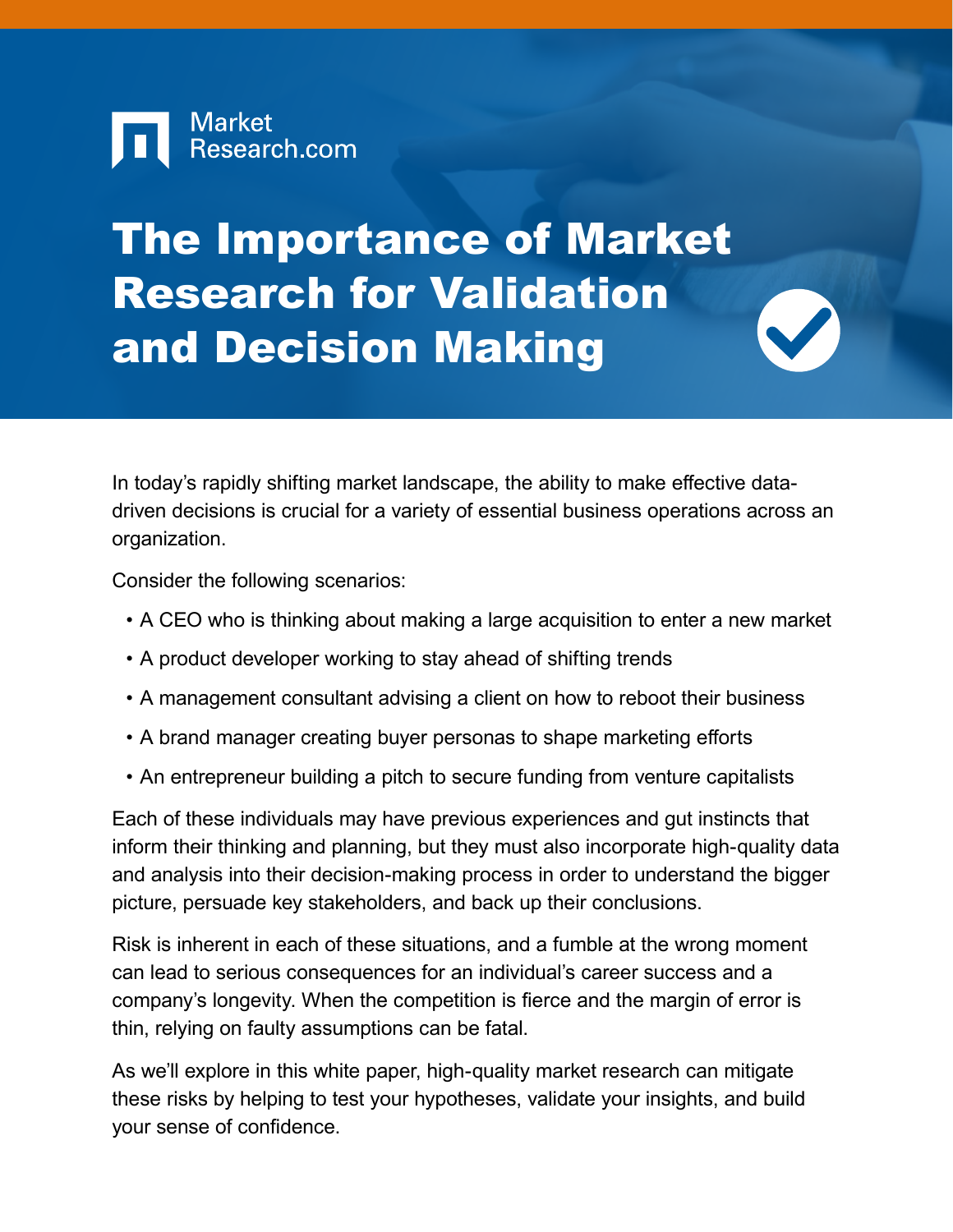## **Warning: Your Internal Data May Be Misleading**



It may be tempting to rely on your company's own internal data for business intelligence

purposes, rather than sourcing research from an external provider. After all, most companies have access to a growing volume of data from a variety of departments such as sales, accounting, customer service, product development, marketing, web analytics, and inventory management. Many companies tend to trust their own data more than outside sources, but that can prove to be a costly mistake.

**Using misleading data can lead to overvaluing your market share and other mistakes.**

According to the [Harvard Business Review,](https://hbr.org/2017/09/only-3-of-companies-data-meets-basic-quality-standards) data quality is in worse condition than most managers realize. In a study involving 75 executives from a broad range of companies and government agencies, only 3% found their departments met basic quality standards.

When viewing their company's low data quality scores, most executives in the study were "shocked, even horrified," particularly given the critical nature of their work.

Using faulty data creates unintended ripple effects up and down an organization and can be extremely expensive. Poor-quality data costs the U.S. economy a stunning \$3.1 trillion a year, according to [IBM's estimate.](http://www.ibmbigdatahub.com/infographic/four-vs-big-data)

"The most dangerous animal in life is a recently minted MBA student with software," quipped [Liam Fahey,](https://www.ama.org/academics/Pages/What-is-Marketing-Insight.aspx) executive director at the Leadership Forum, an education program for senior leaders in business intelligence and knowledge management.

Insights must be questioned and considered tentative until they are corroborated. It's vitally important to cross-check and supplement company data through the use of third-party market research conducted by trained analysts. Combining multiple points of view, rather than relying on one, can help overcome knowledge gaps, misinformation, and systemic biases.

#### **Why You Need an Outside Point of View**

Since 2000, more than half of the companies in the Fortune 500 have merged, gone bankrupt, or been acquired, [according to Forbes.](https://www.forbes.com/sites/oracle/2014/12/19/ray-wang-cloud-is-the-foundation-for-digital-transformation/#37d398486483) A new generation of innovative companies has sprung up, creating unique business paradigms for the organizations of tomorrow.

In this volatile environment, it's not enough to just predict or forecast within the existing scope of business (though you should). To avoid getting "Ubered" like the cab industry, companies must leverage accurate data and qualitative assessments about the industry direction and identify gaping holes in customer satisfaction that outsiders may prey on. Rigorous analysis should be used to drive decision making and adapt in a timely manner, and in this regard, third-party market research can protect you in more ways than one.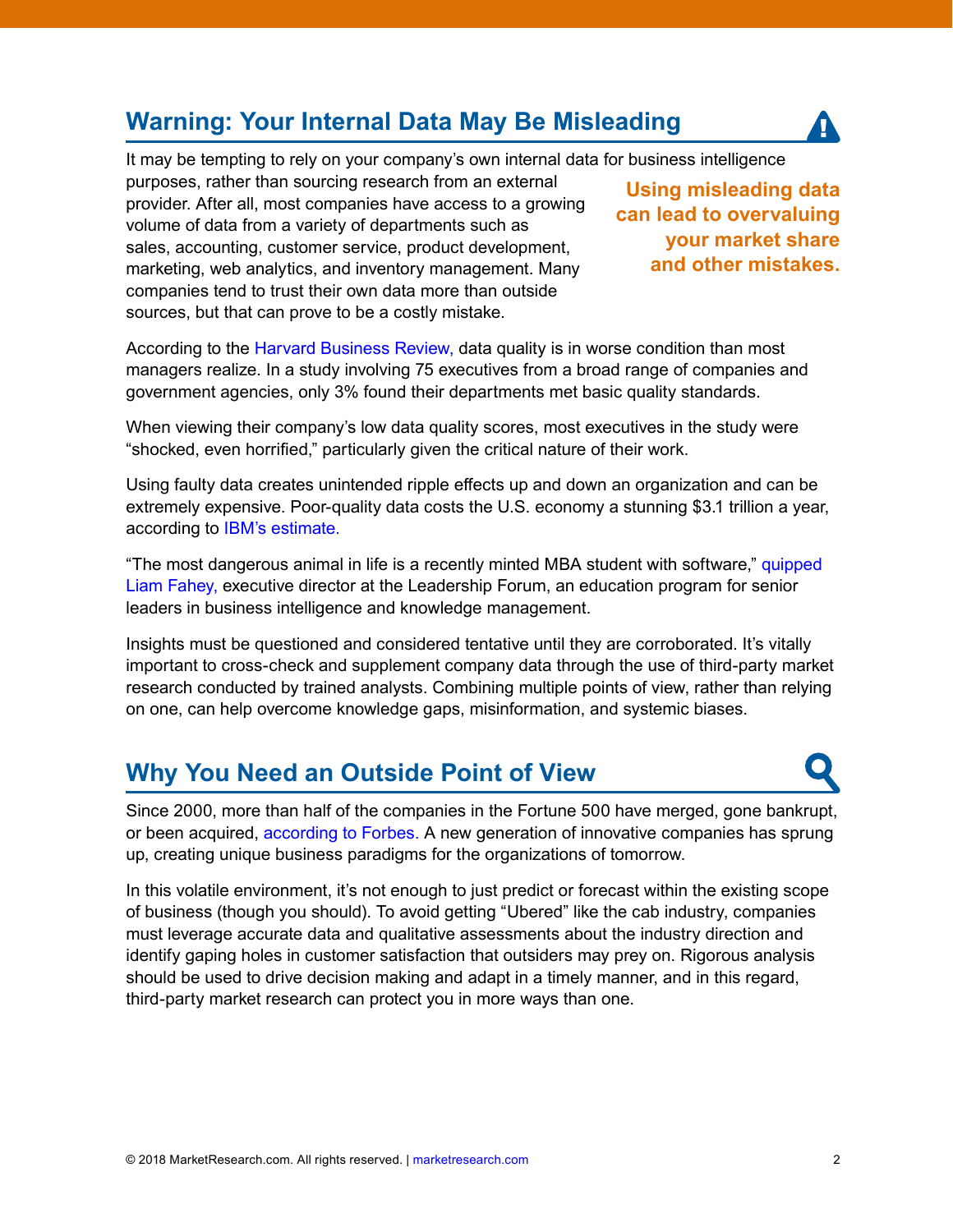Market research can open your eyes to products and trends beyond your own company and help you become more aware of influential variables such as:

- Disruption
- New technology
- Rising competitors
- Shifting consumer preferences
- Socio-economic changes
- New regulations
- Growing and shrinking markets
- Potential new partners and suppliers

With adequate research, you can seize valuable opportunities for product development and new market entry. You can also make more prudent investments—increasing spending on markets that still have room for growth and re-evaluating investments in markets with lower demand.

Market research can also give you the foundation you need to make other pivotal shifts in your business. For example, you may find that you need to build new external partnerships to quickly adapt to technological changes (such as cloud computing, virtual reality, or automation), or it may be in the best interest of your company to acquire a start-up to maintain a foothold in an evolving industry (such as Walmart acquiring Jet.com to boost its e-commerce side of the business).

Making smart business decisions—and gaining buy-in from stakeholders along the way—is much easier when you have credible evidence to back up your strategies.

#### **How to Use Market Research to Validate Insights**



Using research to support decision making may sound appealing in theory, but how do companies actually use market research in practice? What are the common approaches?

MarketResearch.com recently conducted dozens of in-depth phone interviews with corporate clients in different roles—including product managers, insight analysts, marketing directors, and category and portfolio leaders—at Fortune 500 companies in health care, food and beverage, financial services, manufacturing, publishing, and global management consulting.

During these interviews, we asked open-ended questions to better understand the role of market research at these companies. Across different industries and types of companies, our client's feedback repeatedly underscored the importance of market research for validating insights and supporting decision making.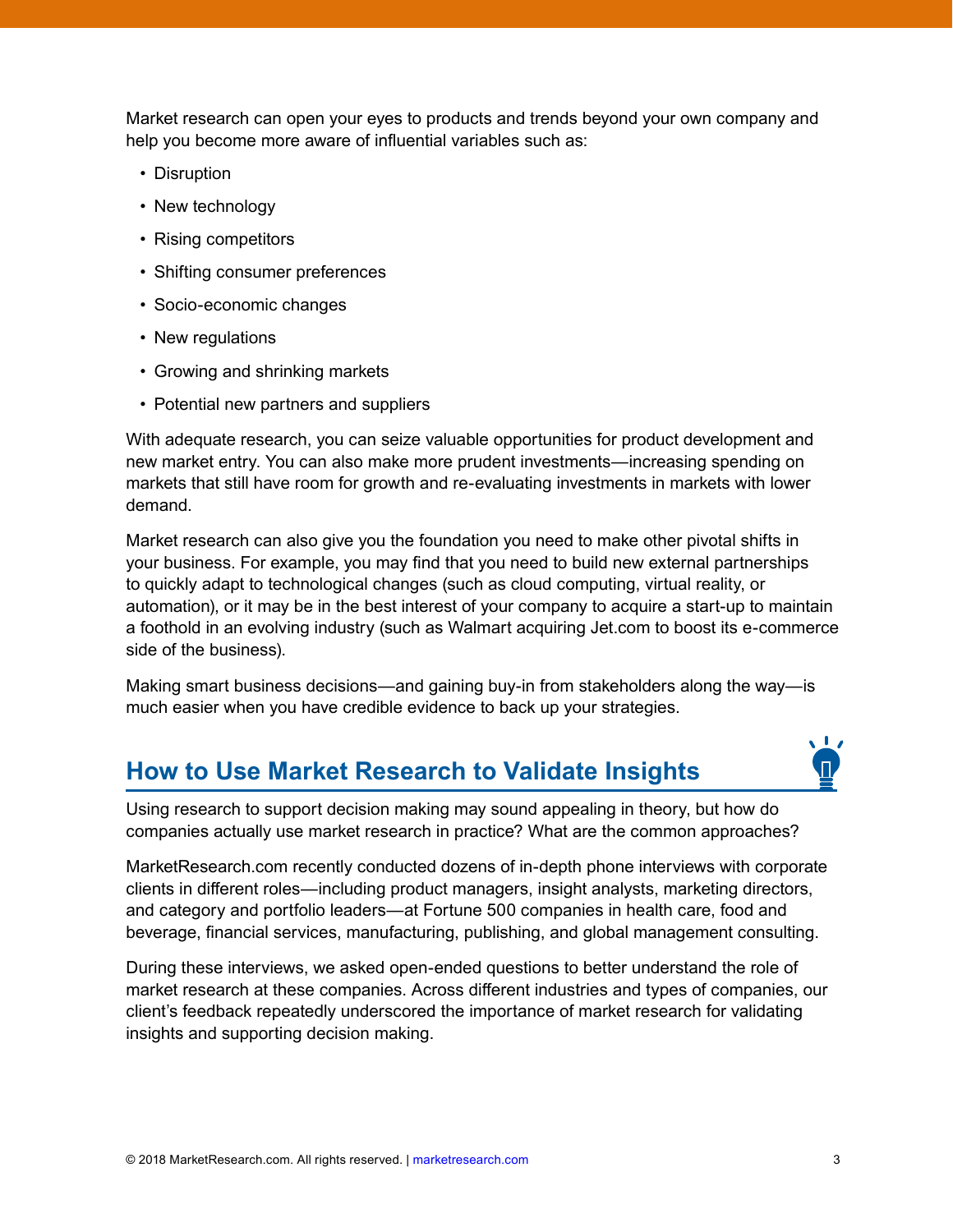Here's a summary of how the companies we interviewed use market research to get a reality check:

- **• Gather points of comparison:** Compare how different researchers define and segment a market. Contrast internal and external estimates for market size, market growth, and market share to arrive at the most accurate conclusions.
- **• Deepen your knowledge of the market:** Validate numbers and understand the "why" behind the data. Where is the market going? What are the major market trends, drivers, and inhibitors to growth? What technologies or materials are gaining traction? Are there adjacent opportunities to pursue?
- **• Assess the competitive landscape:** Get different points of view to better understand your company's position. How do you stack up against the market? Who are the key players, and who are your biggest competitors? What companies are disrupting the market? Market research can also provide information on private companies that is otherwise difficult to gather.
- **• Fill in gaps of consumer knowledge:** Explore new products and categories and how consumers are using them. Create a story about consumer trends and quantify opportunities. Understand how consumer habits and motivations are changing. Evaluate the role of technology in influencing consumer behavior.
- **• Disseminate insights across the organization:** Use market research as a means to educate employees at different levels of the company. Incorporate the information into sales meeting presentations, marketing and new product development initiatives, executive reviews, and strategic-planning sessions.

As the clients we interviewed put it, third-party research shows you "how the marketplace is being perceived" and provides an "inside track on what's happening." When making important business decisions, market research is sometimes "the deciding factor on whether to green light or hit the kill switch."

#### **Data Points and Information You May Find Useful**

Depending on your business priorities, you may look at a variety of specific factors to validate your insights and enhance decision making, such as:

- Market size estimates—historical trends and growth
- Key economic indicators
- Category sales
- New product activity
- Pricing trends
- Retail channel trends and purchasing patterns
- Market share estimates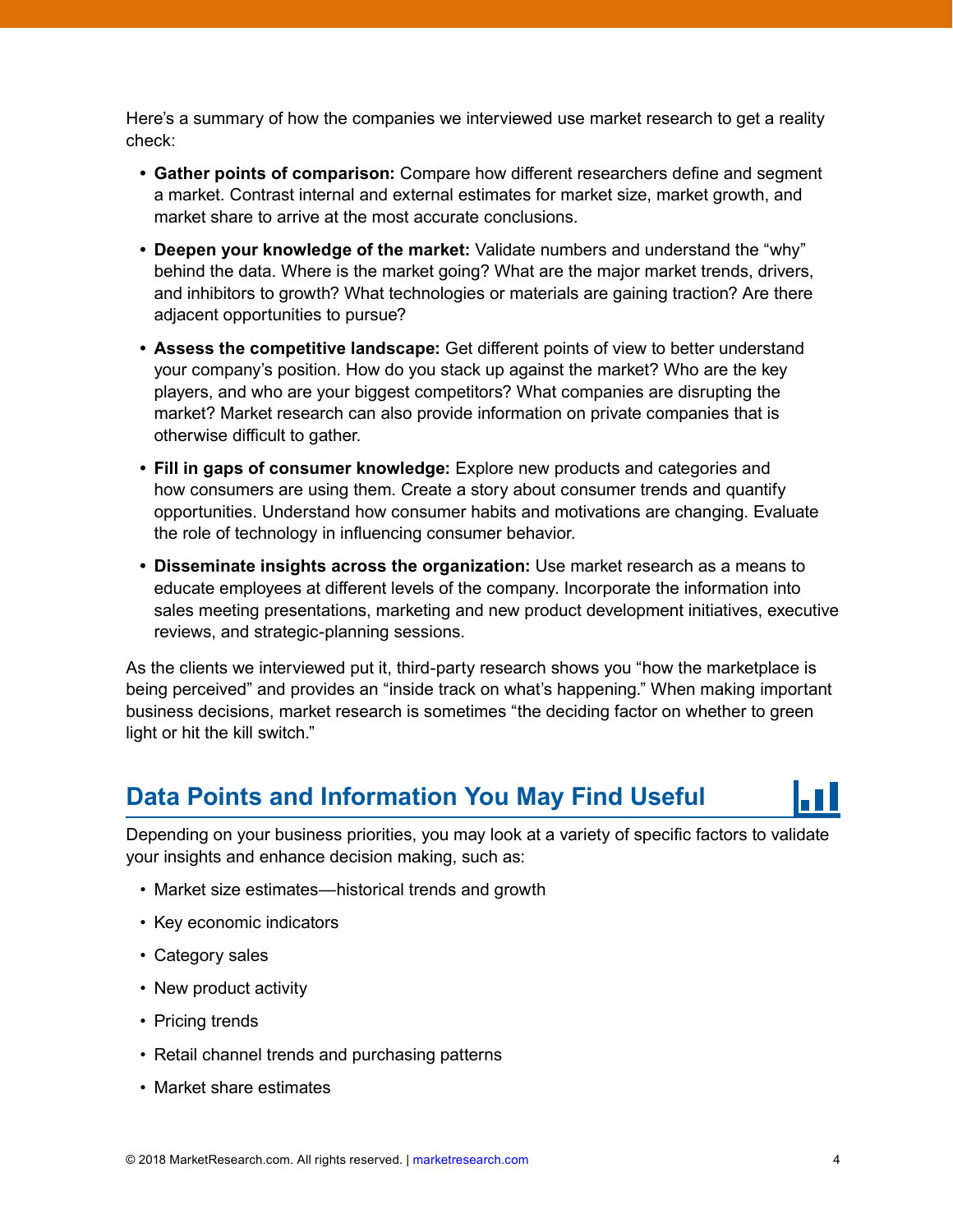- Company performance and profiles
- Mergers and acquisitions
- Distribution deals and partnerships
- Competitive strategies
- Marketing and distribution
- Consumer trends—product usage, consumption patterns, and brand usage
- Demographic insights
- Regulatory issues and government initiatives
- The role of technology in the market

#### **Market Research Options to Consider**



When acquiring market research, a variety of content delivery systems and formats are available to fit different needs, budgets, and preferences.

**Syndicated market research reports:** The type of industry research listed above (in the previous section) is often provided within ready-made reports of varying lengths. You can find reports from hundreds of wellknown publishers on [MarketResearch.com.](https://www.marketresearch.com/?progid=90744)

**Your task will determine what form of research you need. Full reports, slices and sections, and even custom projects are available.** 

**Sections and slices:** Depending on the research

provider, you may be able to stretch your budget and purchase individual sections of a report—such as chapter, table, or chart—if you only need to access specific data points. MarketResearch.com's in-house publishers and [Profound solution](https://profound.com/Home.aspx?ReturnUrl=%2f) provide this option.

**Subscription platforms:** Alternatively, if you or your team need a more comprehensive understanding of an industry and want consistent access to a larger volume of research, you can purchase a research subscription on a particular industry. These subscriptions may come with added tools and benefits that save you time and money, as is the case with MarketResearch.com's [Knowledge Centers.](https://content.marketresearch.com/marketresearch-knowledge-center-solutions?)

**Custom research:** If you are researching a niche area not covered in an "off-the-shelf" market research report, you can also commission a [custom market research project](https://www.freedoniagroup.com/Content/Custom-Research) to fit your unique specifications.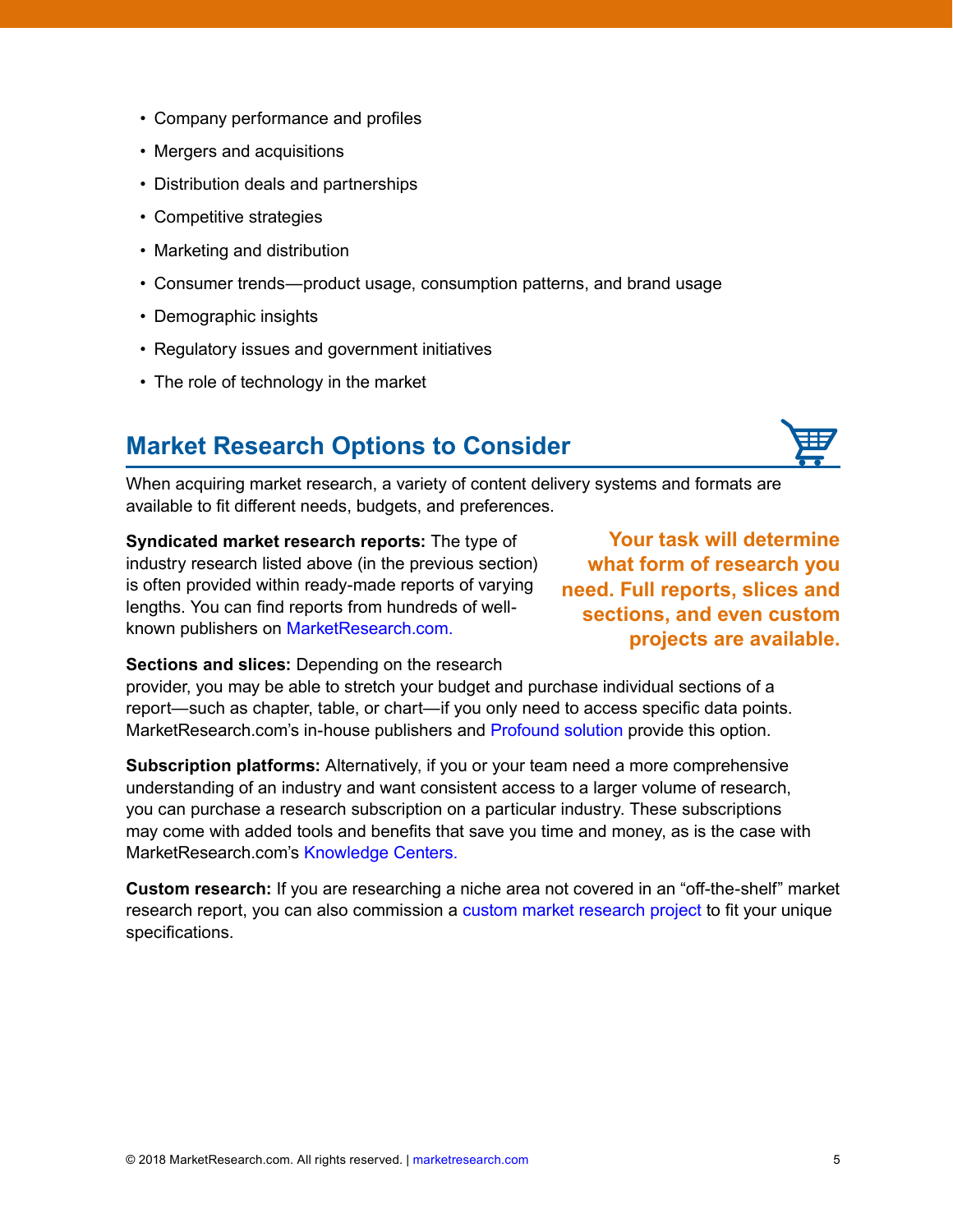### **Before You Buy: Assessing the Credibility of a Market Research Provider**



If you search for market research on Google, you are likely to pull up millions of results. Unfortunately, not all market research providers are credible. If you rely on low-quality vendors, your own research and conclusions may be equally flawed. The adage "garbage in, garbage out" applies all too well.

Listed below are a few common attributes of low-quality publishers:

- The table of content promises a certain level of coverage, but the content doesn't deliver only limited information is provided on each topic.
- Segmentation errors, including products not understood by industry veterans to be in the segment, inflate numbers. (For example, including home desks in an office furniture market, or all beds with wheels in a medical beds report.) This alone will make the research useless.
- Regurgitation of press releases or government data, rather than significant analysis.
- Unclear methodologies for seemingly detailed quantitative data. How did the analyst come up with those numbers? Some vendors may not explain their approach.
- Out-of-date analysis. (It's probably time to stop talking about the recession of 2008.)
- Information is out of context or incorrect. This may happen when analysts are not specialists in the industry, or are unfamiliar with a particular region.
- The research includes plagiarized material or is poorly written.

To vet a market research provider before you purchase, gather enough background information so you know the research is credible. Here are a few ways you can do that:

- Review the publisher's history and company information.
- Look up how long the publisher has been in business, and read the bios of the leadership team and analysts.
- Check the report's abstract, table of contents, and methodology.
- Ask for a sample section or table.
- Speak with a research specialist or account manager about the publisher.
- Search a publisher's name in [Google News](https://news.google.com/) to see where they've been cited. Major and reliable reports should have a fair amount of media.
- Request a demo of a research platform, if applicable.

Once you have narrowed down your selection, you can also use the worksheet on the next page to complete your assessment.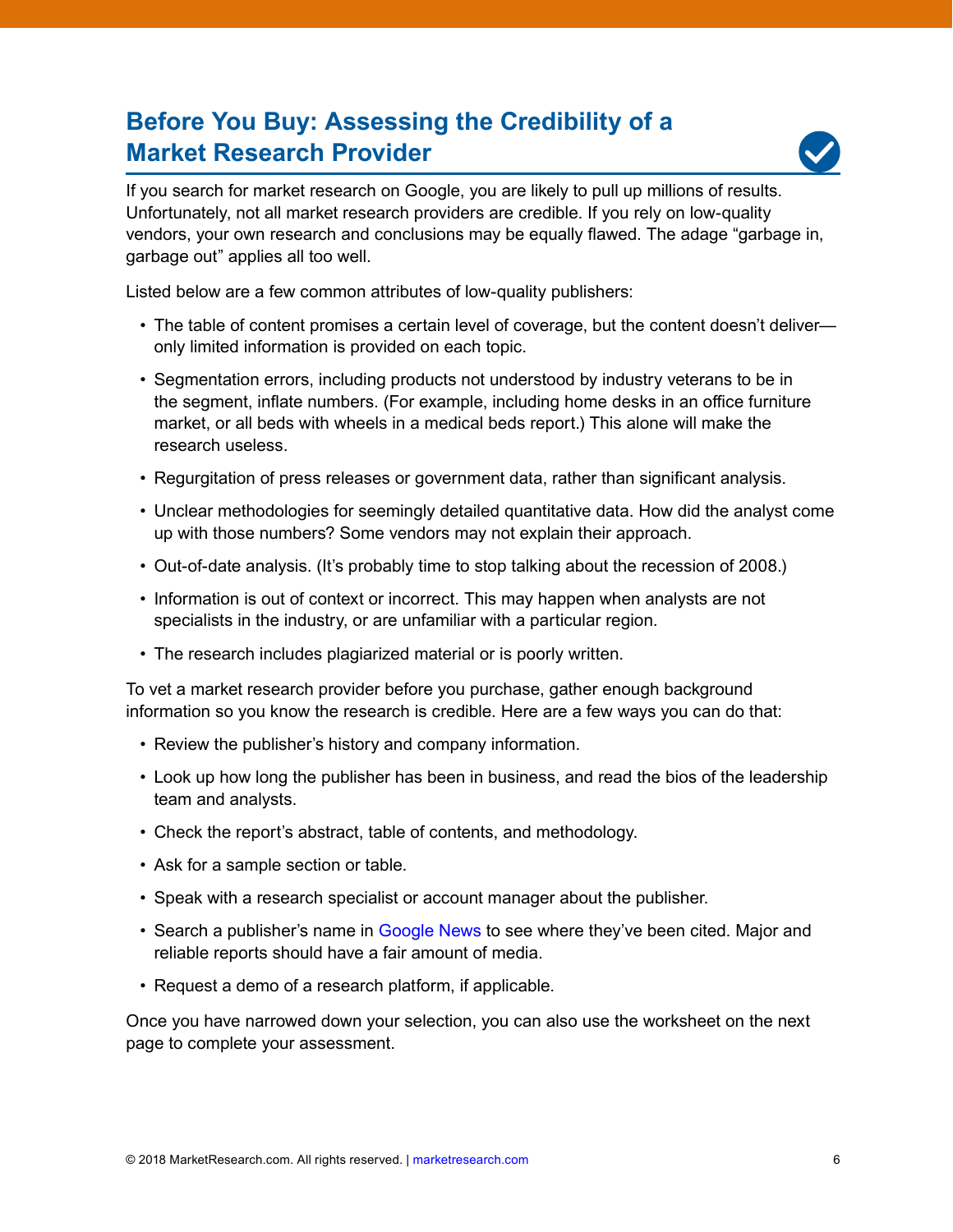# **Publisher Assessment Worksheet**

⋹

This worksheet is designed to help you compare market research publishers and evaluate which ones best meet your specific needs.

|                                                                                                                                                | <b>Publisher A</b> | <b>Publisher B</b> | <b>Publisher C</b> |
|------------------------------------------------------------------------------------------------------------------------------------------------|--------------------|--------------------|--------------------|
| Quality                                                                                                                                        |                    |                    |                    |
| • What are the credentials of the<br>publisher or analyst? Is their research<br>cited in major trade publications or<br>credible news outlets? |                    |                    |                    |
| • Does the publisher produce a<br>collection of reports on the same<br>industry?                                                               |                    |                    |                    |
| • Is the research methodology<br>explained? What information sources<br>are used?                                                              |                    |                    |                    |
| • Does the data show consistency<br>over time? Can you access historical<br>data?                                                              |                    |                    |                    |
| • Is the information clear and well-<br>written?                                                                                               |                    |                    |                    |
| Coverage                                                                                                                                       |                    |                    |                    |
| • Does the research cover the<br>markets, geography, and products<br>you require?                                                              |                    |                    |                    |
| • Is the research broad or granular<br>enough for your needs?                                                                                  |                    |                    |                    |
| • Does the research provide<br>information and analysis beyond<br>publicly available information?                                              |                    |                    |                    |
| • Will you access "hard to get" data<br>and expert analysis that saves you<br>significant time and gives you an<br>outside perspective?        |                    |                    |                    |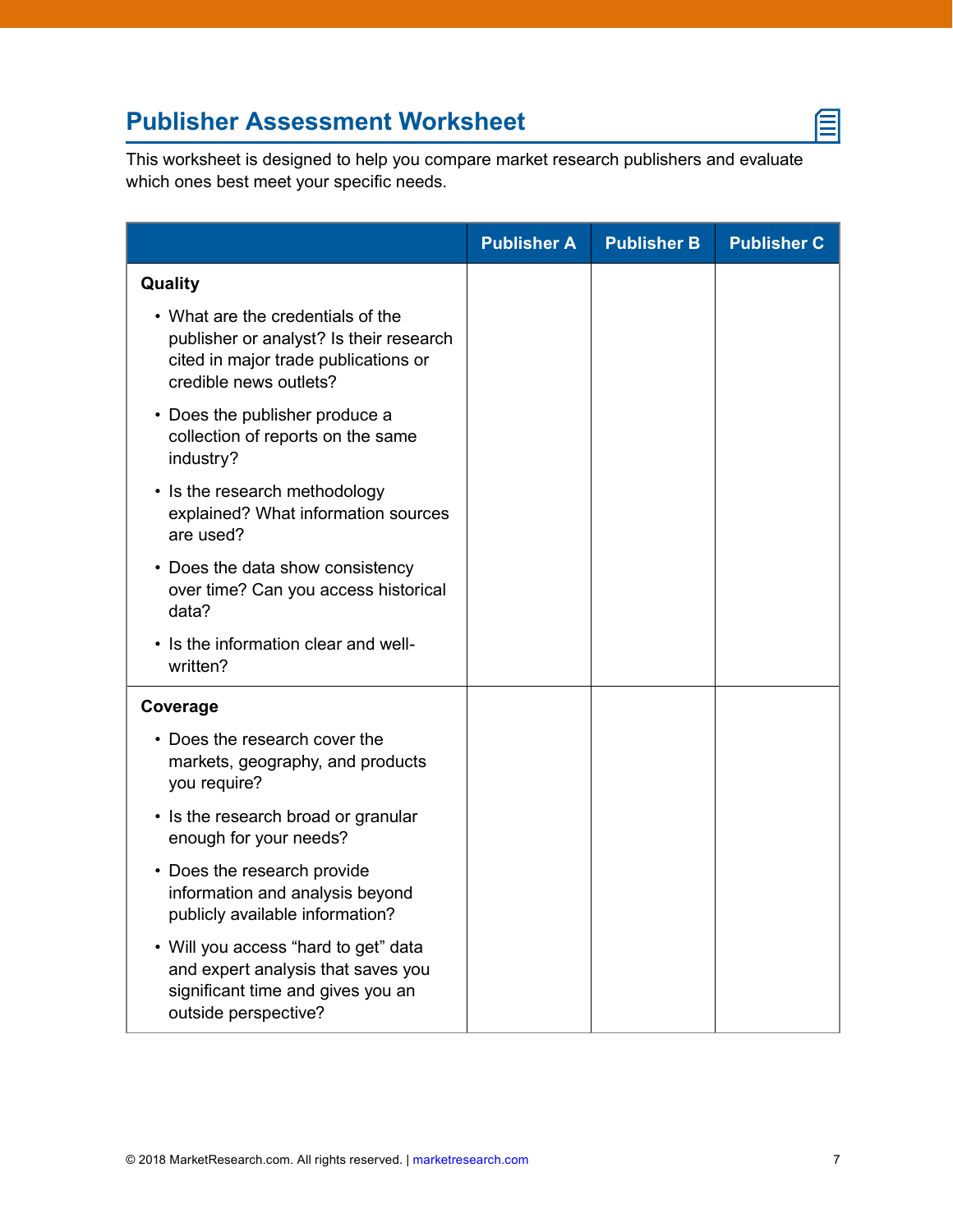|                                                                                                                                                                            | <b>Publisher A</b> | <b>Publisher B</b> | <b>Publisher C</b> |
|----------------------------------------------------------------------------------------------------------------------------------------------------------------------------|--------------------|--------------------|--------------------|
| Cost                                                                                                                                                                       |                    |                    |                    |
| • Is the price point cost-effective?                                                                                                                                       |                    |                    |                    |
| • Will you gain access to the amount of<br>research you need?                                                                                                              |                    |                    |                    |
| • Can you obtain a global site license<br>for your team and unlimited use of a<br>research portal?                                                                         |                    |                    |                    |
| • Can you download tables, charts, or<br>sections, if that's all you require?                                                                                              |                    |                    |                    |
| <b>Ease of Use</b>                                                                                                                                                         |                    |                    |                    |
| • Can you find what you need quickly<br>and easily?                                                                                                                        |                    |                    |                    |
| • Does the publisher just provide<br>PDF reports, or can you access an<br>online platform with added search<br>capabilities and tools to save you<br>time?                 |                    |                    |                    |
| • Can you easily build internal reports<br>and presentations with the data<br>provided?                                                                                    |                    |                    |                    |
| • Is any training provided, should you<br>need it?                                                                                                                         |                    |                    |                    |
| <b>Service</b>                                                                                                                                                             |                    |                    |                    |
| Does the publisher provide<br>personalized assistance through a<br>dedicated account manager?                                                                              |                    |                    |                    |
| • Can you ask questions about the<br>research and get detailed answers?                                                                                                    |                    |                    |                    |
| • Can you obtain custom market<br>research when required?                                                                                                                  |                    |                    |                    |
| • Will you build a collaborative<br>partnership that enhances your<br>overall research capabilities, or will<br>your relationship with the vendor<br>remain transactional? |                    |                    |                    |